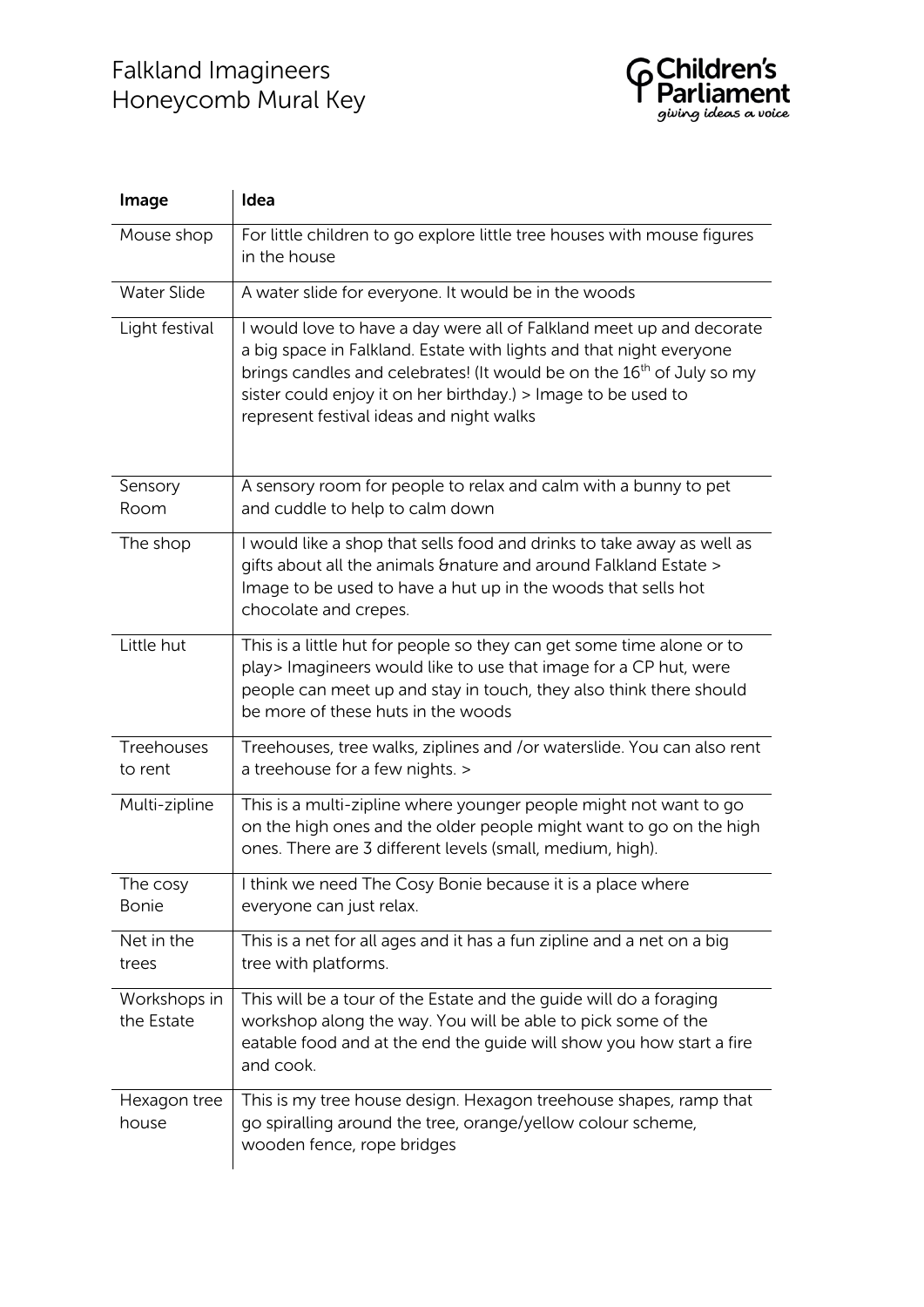

| Festivals and<br>sculptures | I would like to have festivals on Falkland Estate were people can<br>learn new things so kids can have fun and older people can meet<br>new friends. I would like sculptures in the woods like faces in the<br>trees so when people walk past them it makes them smile! I would<br>also like to see more accessibility for people with disabilities                                                                                                                                                                                                                                                                     |
|-----------------------------|-------------------------------------------------------------------------------------------------------------------------------------------------------------------------------------------------------------------------------------------------------------------------------------------------------------------------------------------------------------------------------------------------------------------------------------------------------------------------------------------------------------------------------------------------------------------------------------------------------------------------|
| The Reading<br>Corner       | I think it would be a nice idea to have a reading area in the estate<br>because of how much I like reading and nature. There could be any<br>coloured bean bags. The book selves join together to be protected<br>from rain and theft. The hammock is for chilling while reading. Fairy<br>lights are there so you could see when it is dark. There's a mini space<br>in the back of the bookshelves for beanbags. The little grey carpet<br>can also fit in with the beanbags. The books on the bookshelves<br>have different types of books that you can use while there. The fairy<br>lights are also solar powered. |
|                             | > There has been also the idea for a book swap shelf in the woods.                                                                                                                                                                                                                                                                                                                                                                                                                                                                                                                                                      |
| Tree carving                | Carving animals on trees. I like it because you get fox.                                                                                                                                                                                                                                                                                                                                                                                                                                                                                                                                                                |
| Place to relax              | This is a lovely place to relax and sleep or read. You can also hear<br>the birds' lovely songs and chirps. It is also a fantastic place to relax<br>in the summer and you can sleep there overnight! You can look at<br>the lovely sunset and beautiful stars.                                                                                                                                                                                                                                                                                                                                                         |
| Climbing wall<br>plus       | I thought of this idea because I like to be off the ground and in<br>nature. I made a climbing wall because I like to climb, a ladder for a<br>fast entrance and a waterslide for a fun exit. I also made a zip line to<br>travel to other tree houses and a camera to take pictures of birds.                                                                                                                                                                                                                                                                                                                          |
| Climbing wall               | A rock wall would be really fun for a lot of people and it would make<br>the estate more popular                                                                                                                                                                                                                                                                                                                                                                                                                                                                                                                        |
| Slide down<br>Falkland law  | I want an epic slide down Lomond Hill. :-)                                                                                                                                                                                                                                                                                                                                                                                                                                                                                                                                                                              |
| Animal Farm                 | I would like an animal farm at Falkland Estate. I would like there to be<br>a bit for people to buy small bags of animal food to give to the<br>animals. I think it would be nice to have an area for goats, sheep,<br>pigs, Guinea pigs and rabbits.                                                                                                                                                                                                                                                                                                                                                                   |
| Tree top<br>market          | My idea is a tree top market. I've got different platforms to different<br>stalls. I think this would be a good idea for the estate and lots of<br>people would use it!                                                                                                                                                                                                                                                                                                                                                                                                                                                 |
| Obstacle<br>Course          | My idea is an obstacle course. It starts at the ladder. At the end there<br>is a trampoline, or you can climb down.                                                                                                                                                                                                                                                                                                                                                                                                                                                                                                     |
| Secret Grotto               | I have made a secret grotto because I want people in wheelchairs to<br>have a nice place to relax. The trees are wobbly and bumpy because<br>nobody is perfect. I made this because if you are sad you can come                                                                                                                                                                                                                                                                                                                                                                                                         |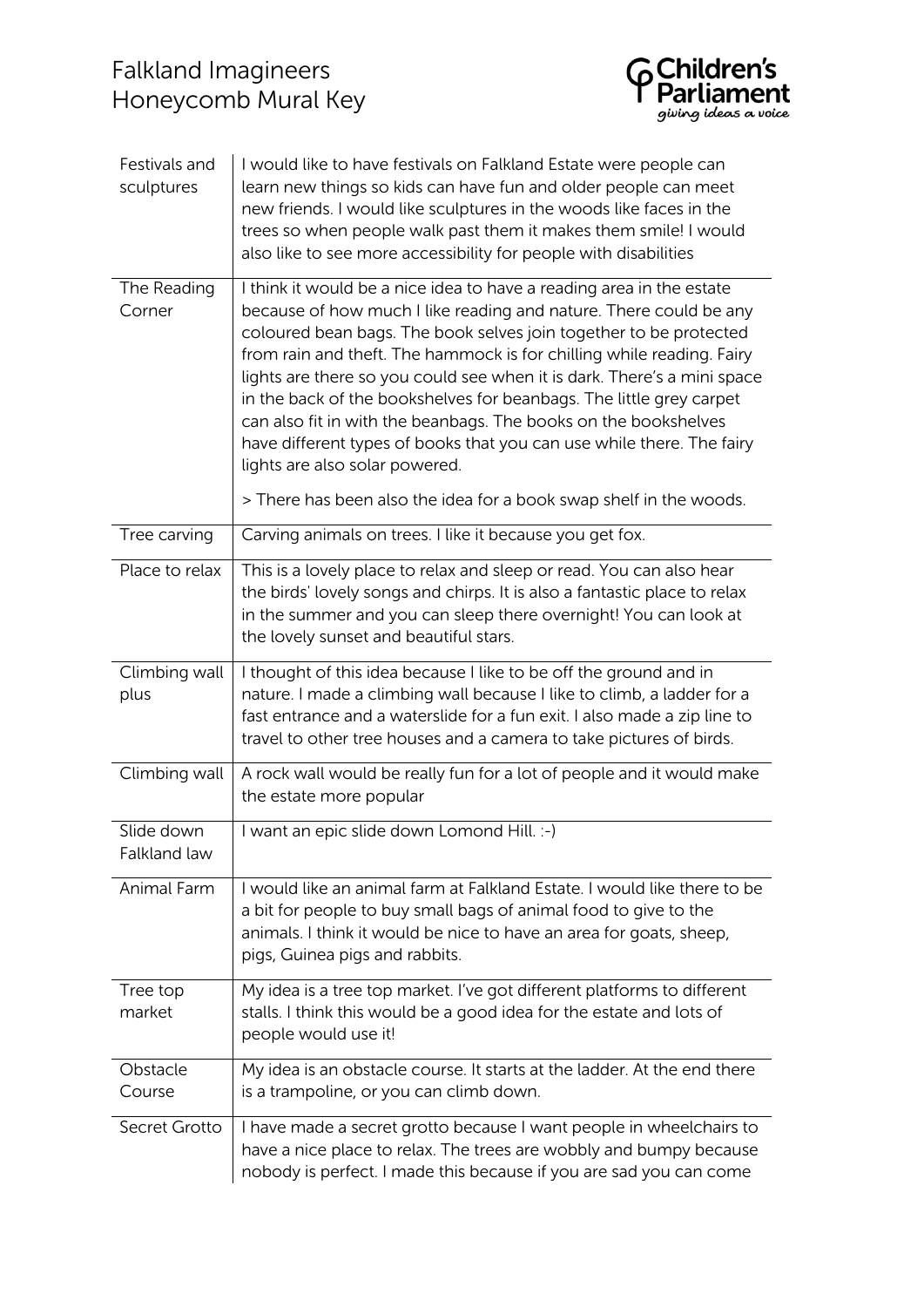|                                                     | and relax here while seeing nature. It's a great place to explore in<br>and there is 2 obstacle courses one for disabilities and one for the<br>rest of people. In this secret grotto there is a TV with nature shows<br>and a place for bird watching with binoculars if you need them.<br>Then there is a couch with leaf cushions, tree stumps to sit on and<br>nature wallpaper. I want people to care for this space and treat it<br>well. Please do not do pillow fights, don't change the channel, no<br>throwing stuff around like the stumps and the cushions. Don't<br>unplug the TV, don't smash the windows. Hope you have a good<br>time. |
|-----------------------------------------------------|--------------------------------------------------------------------------------------------------------------------------------------------------------------------------------------------------------------------------------------------------------------------------------------------------------------------------------------------------------------------------------------------------------------------------------------------------------------------------------------------------------------------------------------------------------------------------------------------------------------------------------------------------------|
| Jungle gym                                          | It's a jungle gym. You can play music. It's for everyone. Also,<br>teenagers. You climb the ladder and jump through the chimney to a<br>bouncy castle. It has lights.                                                                                                                                                                                                                                                                                                                                                                                                                                                                                  |
| Willow spider<br>Web                                | A willow spider web. I would like it to be in the woods as something<br>to find.                                                                                                                                                                                                                                                                                                                                                                                                                                                                                                                                                                       |
| A pool                                              | This pool is really fun and safe. There is a nanny pool and a ra pool.                                                                                                                                                                                                                                                                                                                                                                                                                                                                                                                                                                                 |
| Swing chair                                         | This is a swing chair, and it will be hung from a tree. It is a good<br>place to relax                                                                                                                                                                                                                                                                                                                                                                                                                                                                                                                                                                 |
| Campsite                                            | A readymade campsite with toilets, tents and fire. School kids (and<br>literally anyone) can come for a couple of days (and stay the night)<br>doing survival workshops and green crafts like witling, building fires<br>etc.                                                                                                                                                                                                                                                                                                                                                                                                                          |
| Hobbit hole                                         | We could make a hobbit hole and put it on Airbnb and so people<br>could experience what it's like sleeping in a hobbit hole.                                                                                                                                                                                                                                                                                                                                                                                                                                                                                                                           |
| Key maze                                            | All the keys are hidden. If you collect all the keys, you go through the<br>door and there is a treasure chest full of money. There are eight keys<br>to collect.                                                                                                                                                                                                                                                                                                                                                                                                                                                                                      |
| Horse riding                                        | I would like a horse-riding trail in the Estate.                                                                                                                                                                                                                                                                                                                                                                                                                                                                                                                                                                                                       |
| Bee house                                           | This Bee house is a perfect home full of fun and education. It has a<br>make your own honey and the front, a hammock and an oven in the<br>middle section. And a tipple bunk bed at the back. It has a lookout<br>level just below the house, a ladder to get up and a slide to get<br>down. It is decorated yellow and black with wings at the top.                                                                                                                                                                                                                                                                                                   |
| <b>Skate Park</b>                                   | My idea is a skate park. There will be railings and ramps to skate on.                                                                                                                                                                                                                                                                                                                                                                                                                                                                                                                                                                                 |
| Picknick area                                       | Natural wood picknick tables. Good for the environment good for<br>getting energy.                                                                                                                                                                                                                                                                                                                                                                                                                                                                                                                                                                     |
| <b>Bike Park and</b><br>slide down<br>Falkland hill | I would like a bike park (which includes a bike shop/ bike repair, new<br>bike tracks and a skill park). I would also like a huge slide down<br>Falkland hill.                                                                                                                                                                                                                                                                                                                                                                                                                                                                                         |

**G Children's**<br>P Parliament<br><sup>giving ideas a voice</sup>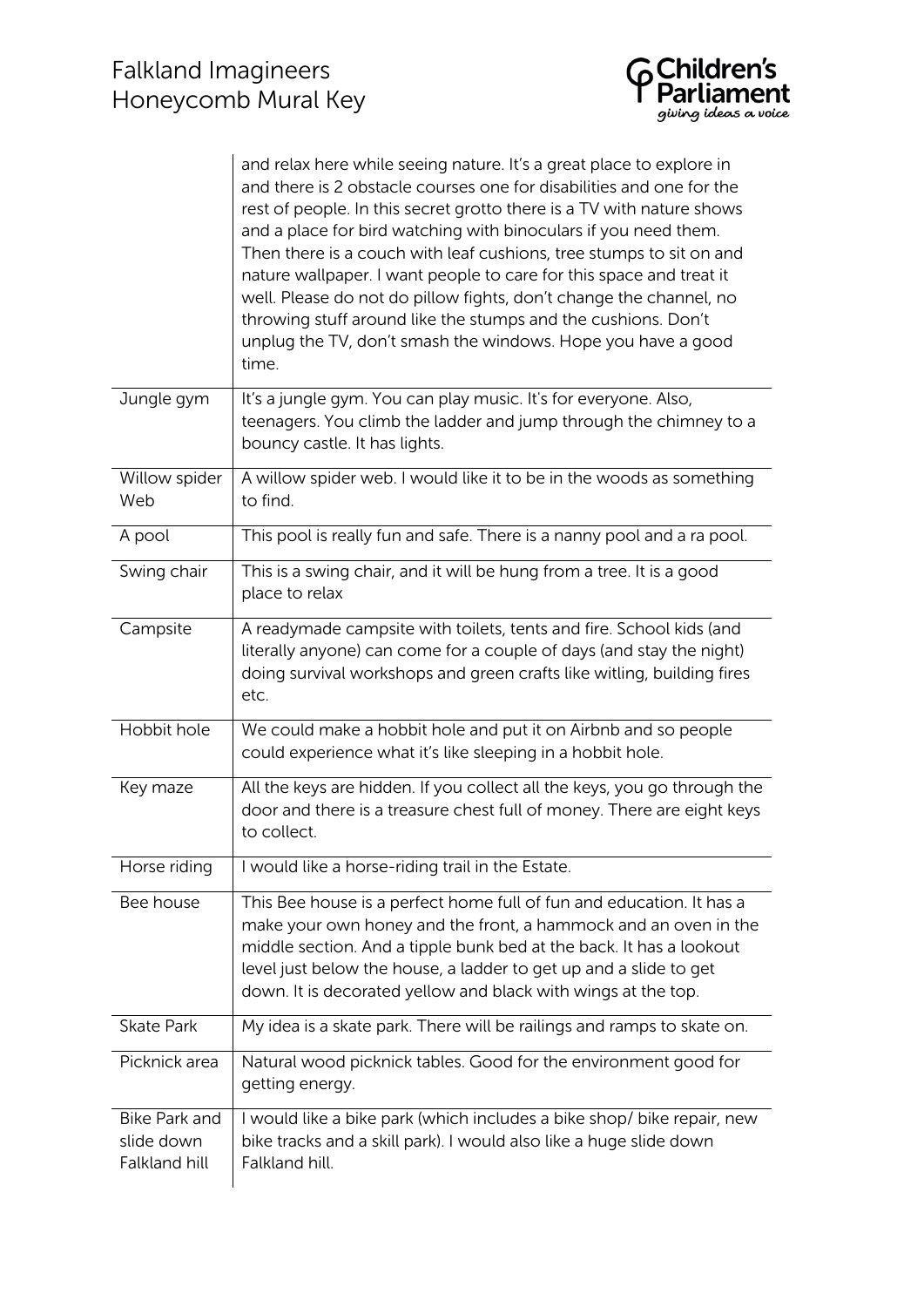

| A pond                                             | I think they should add a pond because it would be a place to go to<br>calm down.                                                                                                                                                                                                            |
|----------------------------------------------------|----------------------------------------------------------------------------------------------------------------------------------------------------------------------------------------------------------------------------------------------------------------------------------------------|
| Climbing wall                                      | It's a climbing wall and you can climb on it                                                                                                                                                                                                                                                 |
| Julia<br>Donald's<br>walk                          | I would like a Julia Donaldson walk please!                                                                                                                                                                                                                                                  |
| Circular tree<br>house                             | This is a four circular tree house with a swing and two bird feeders.<br>The pods are circular and have a circular window.                                                                                                                                                                   |
| <b>BBQ Day</b>                                     | We could have a BBQ day and sell Burgers and other food for £1 or<br>£2.                                                                                                                                                                                                                     |
| Glass<br>Walkway                                   | It's a glass walkway that leads to steps with emotions on them and a<br>waterfall with fish in it.                                                                                                                                                                                           |
| Slides                                             | You come up on the square and then when you reach the top you<br>have got 2 different slides and then things will jump up as you go<br>down. Then you have got 2 choices to watch the view or go<br>swimming.                                                                                |
| Go cart                                            | This is a go cart runway track you can go 2 at a time and once you<br>have reached the bottom of the track there is a rope in the cart<br>where you can pull it back up the hill and give it to the next person.                                                                             |
| Tree houses,<br>Zipline<br>Centre and<br>play zone | Treehouses, zipline centre and play zone. You can even rent a hotel<br>room for a night. There is also a restaurant next to the play zone.                                                                                                                                                   |
| Guitar strings<br>between<br>trees                 | These are my guitar strings. They are attached to two different trees.<br>They are in the deep dark woods so to use them you just need to<br>find a normal stick lying around the floor.                                                                                                     |
| Clarinets in<br>trees                              | These are my super cool clarinets. They are placed in holes in the<br>trees for anyone to take                                                                                                                                                                                               |
| Willow<br>walkway                                  | My willow walkway idea is created out of willow and fairy lights at<br>night. It's a beautiful sight because it is lit up. This walkway can be in<br>the estate and will wind round and light it up creating a magical<br>experiences. The floor is made out of cutup dead wood.             |
| 3 treehouses                                       | 3 treehouses on 2 trees with a bridge going across to the other with<br>a slide that goes down to a platform and another slide going down.                                                                                                                                                   |
| Pipe/Tube<br>lodge pods<br>to stay in              | The big log you see is a wooden pipe/ tube lodge people<br>1.<br>could stay in. It is not too big and not too small to stay in.<br>Disabled can use it.<br>2. The pod house you see is another place for people to stay in.<br>It is a bit smaller than the pipe house. Disabled can use it. |